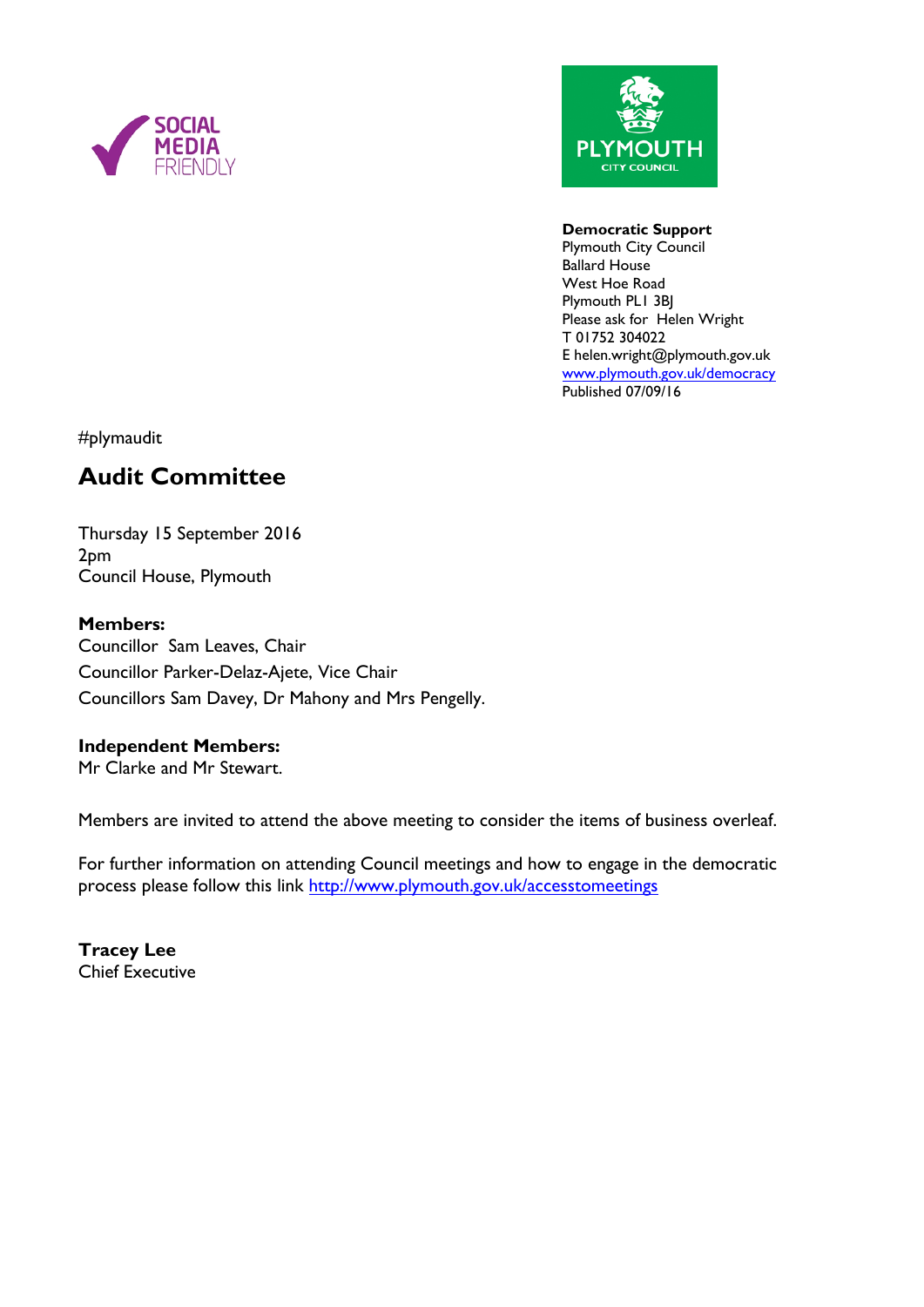# **Audit Committee**

### **Agenda**

### **1. To Note the Appointment of the Vice Chair**

The Committee will be asked to note the appointment of the Vice Chair for the municipal year 2016/17.

#### **2. Apologies**

To receive apologies for non-attendance submitted by Committee Members.

#### **3. Declarations of Interest**

Members will be asked to make any declarations of interest in respect of items on this Agenda.

#### **4. Minutes (Pages 1 - 10)**

To confirm the minutes of the meeting held on 30 June 2016.

#### **5. Chair's Urgent Business**

To receive reports on business which, in the opinion of the Chair, should be brought forward for urgent consideration.

#### **6. Statement of Accounts 2015/16 (Pages 11 - 142)**

The Committee will receive the Statement of Accounts 2015/16.

#### **7. Treasury Management 'Brexit' Report (Pages 143 - 146)**

The Committee will receive a report on Treasury Management 'Brexit'.

#### **8. Strategic Risk and Opportunity Register Monitoring Report (Pages 147 - 158)**

The Committee will receive the Strategic Risk and Opportunity Register Monitoring Report.

## **9. Internal Audit Progress Report (Pages 159 - 176)**

The Committee will receive the Internal Audit Progress report.

# **10. Internal Audit Follow Up Work (Pages 177 - 188)**

The Committee will receive a report on Internal Audit Follow Up Work.